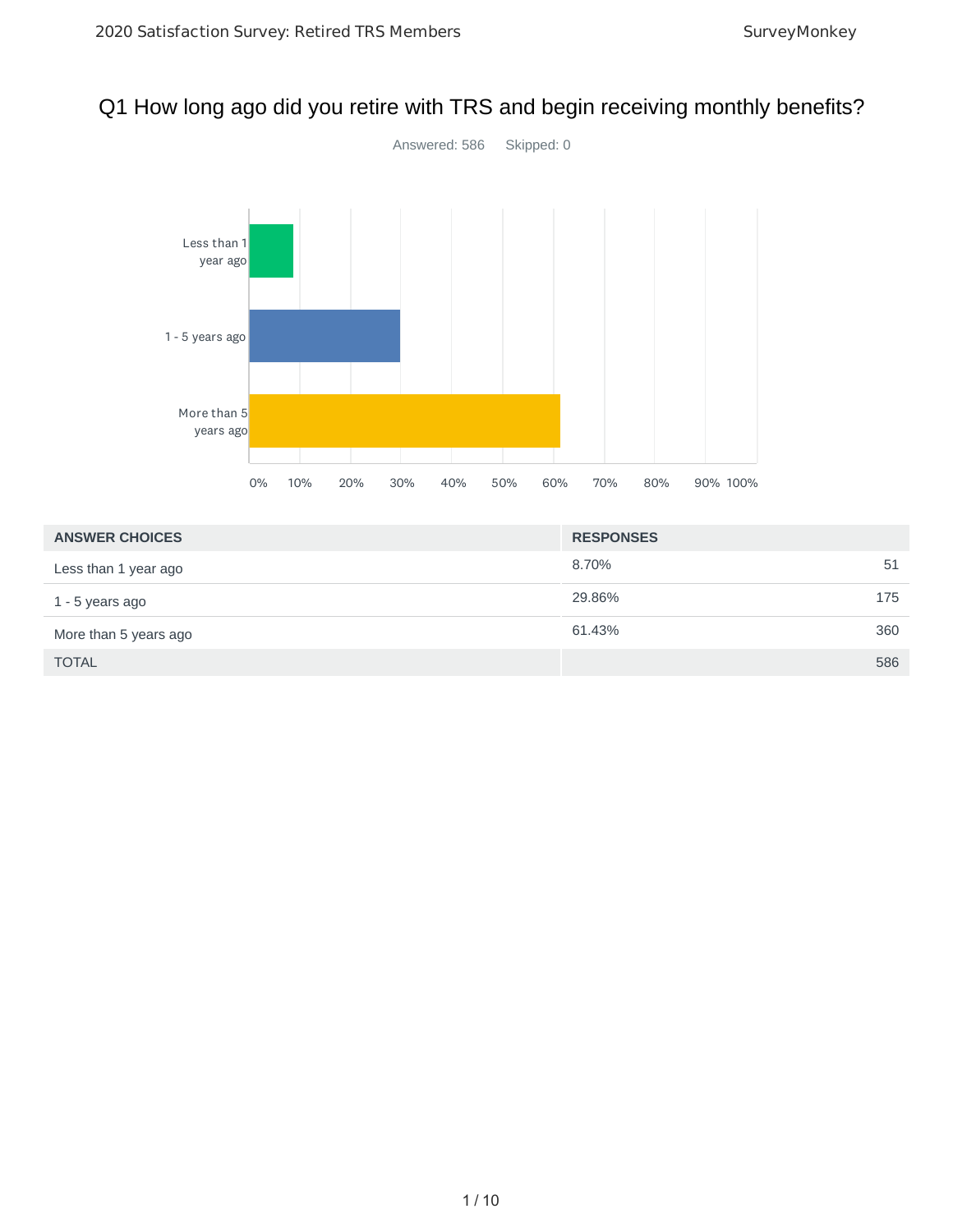Q2 To the best of your recollection, how difficult was the process of retiring with TRS? (We mean filling out the TRS retirement application, choosing a retirement option, submitting all necessary paperwork to TRS, etc.) Click anywhere on the slider below to indicate if the process was very difficult, very easy, or somewhere in between.



| <b>ANSWER CHOICES</b>  | <b>AVERAGE NUMBER</b> | <b>TOTAL NUMBER</b> | <b>RESPONSES</b> |
|------------------------|-----------------------|---------------------|------------------|
|                        |                       | 45.162              | 586              |
| Total Respondents: 586 |                       |                     |                  |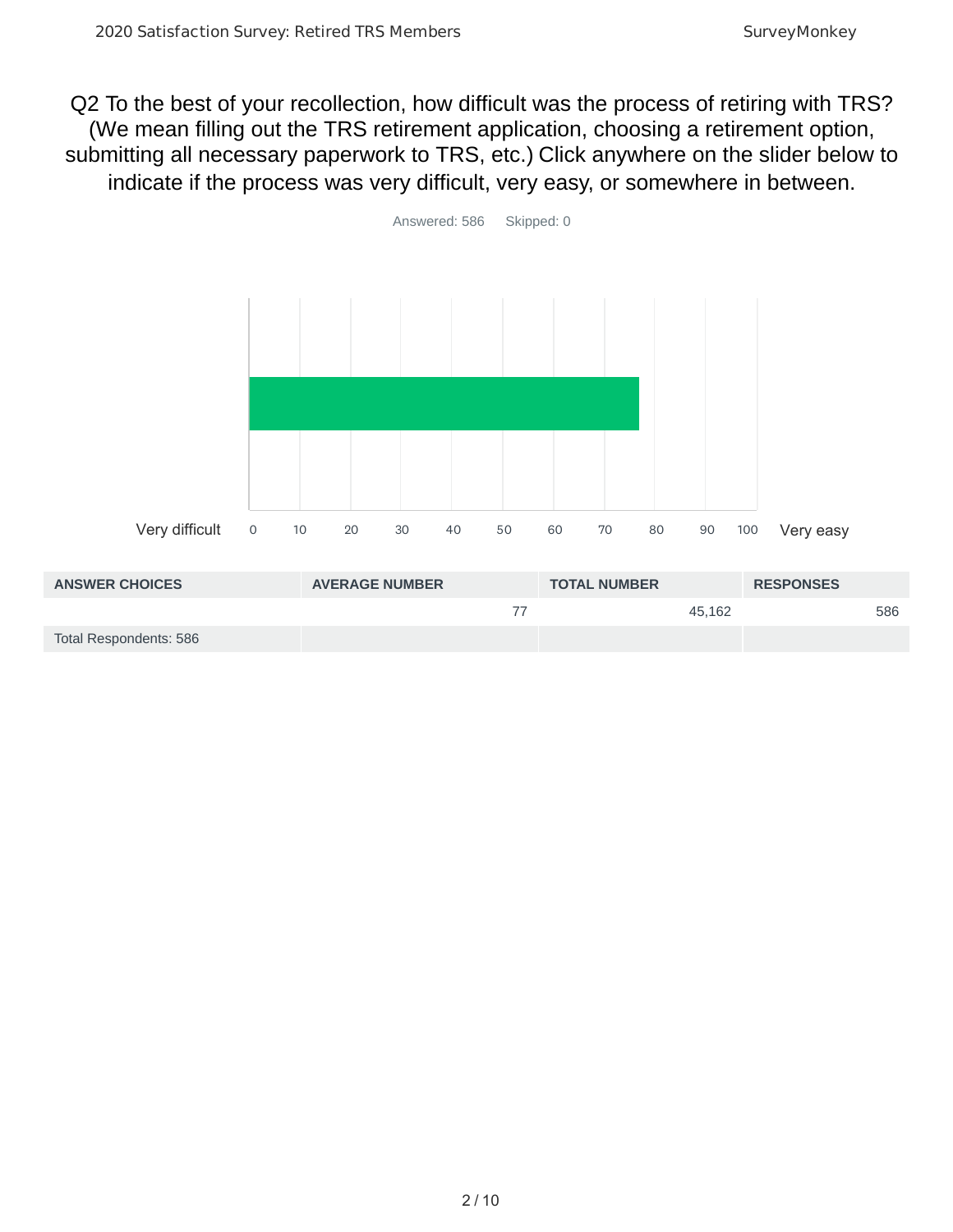## Q3 How would you rate the overall quality of customer service provided by TRS staff? (Either at the time of your retirement, or since then.) Click anywhere on the slider below to indicate if service from TRS has been poor, excellent, or somewhere in between.



| <b>ANSWER CHOICES</b>  | <b>AVERAGE NUMBER</b> | <b>TOTAL NUMBER</b> | <b>RESPONSES</b> |
|------------------------|-----------------------|---------------------|------------------|
|                        | 90                    | 52.780              | 586              |
| Total Respondents: 586 |                       |                     |                  |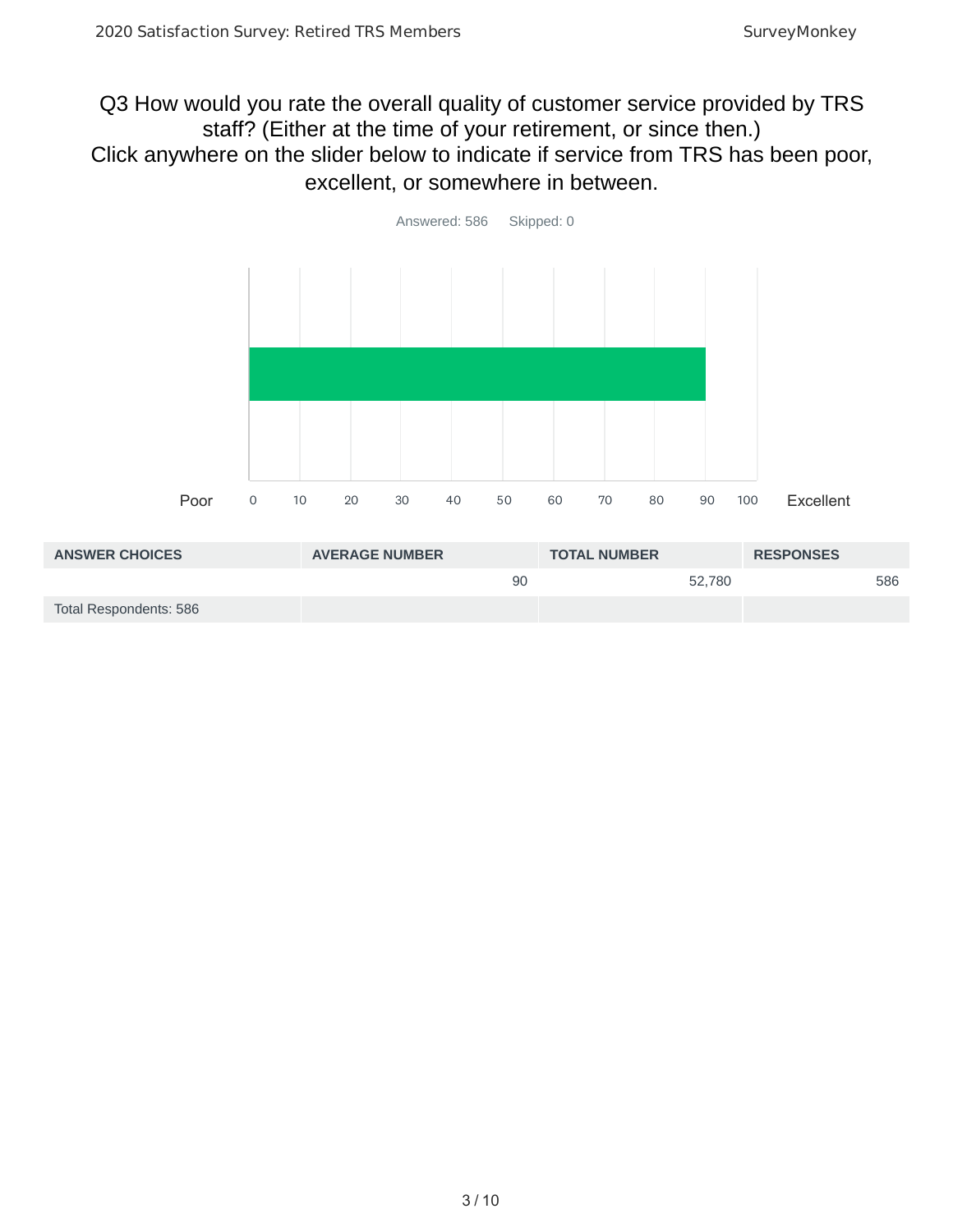## Q4 Think back to when you were a brand new educator in Montana's public school system. At that time, did you fully understand the value of TRS as a component of your overall compensation package?



| <b>ANSWER CHOICES</b> | <b>RESPONSES</b> |
|-----------------------|------------------|
| Yes                   | 23.38%<br>137    |
| <b>No</b>             | 67.75%<br>397    |
| I don't recall        | 8.87%<br>52      |
| <b>TOTAL</b>          | 586              |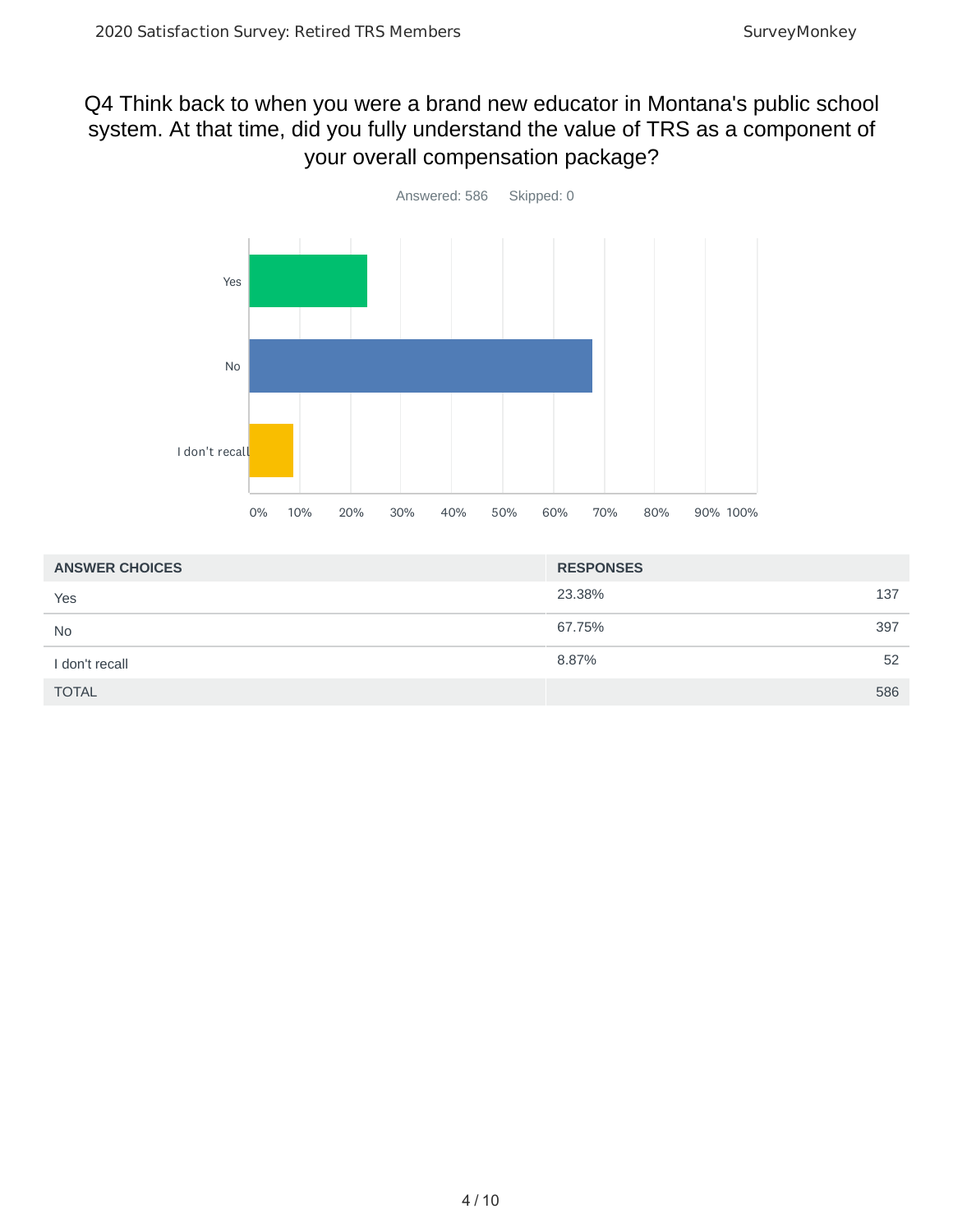#### Q5 Aside from TRS, did you save other money in retirement savings accounts while you were still working in your TRS position? Examples might include participating in a 403(b) or 457 plan offered by your employer, opening a traditional or Roth IRA at a brokerage firm, etc.



| <b>ANSWER CHOICES</b>                                    | <b>RESPONSES</b> |     |
|----------------------------------------------------------|------------------|-----|
| Yes, I voluntarily set aside other funds for retirement. | 77.65%           | 455 |
| No, I didn't have other retirement savings.              | 22.35%           | 131 |
| <b>TOTAL</b>                                             |                  | 586 |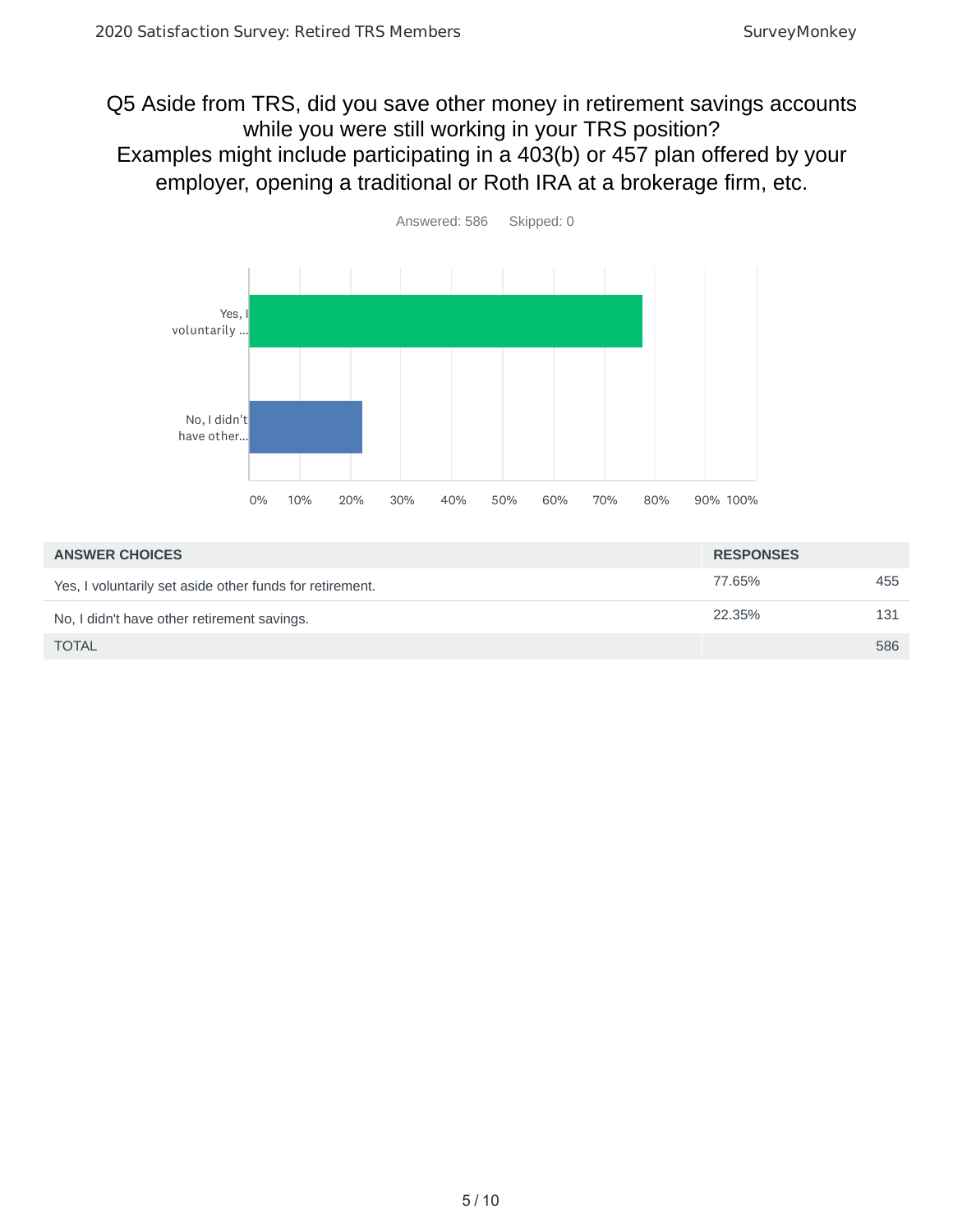## Q6 Does your current retirement income (including TRS and all other sources such as Social Security, investments, savings, etc.) meet your needs and expectations?



| <b>ANSWER CHOICES</b>                 | <b>RESPONSES</b> |     |
|---------------------------------------|------------------|-----|
| Yes, I'm doing just fine financially. | 81.91%           | 480 |
| No, I'm stretched a little thin.      | 18.09%           | 106 |
| <b>TOTAL</b>                          |                  | 586 |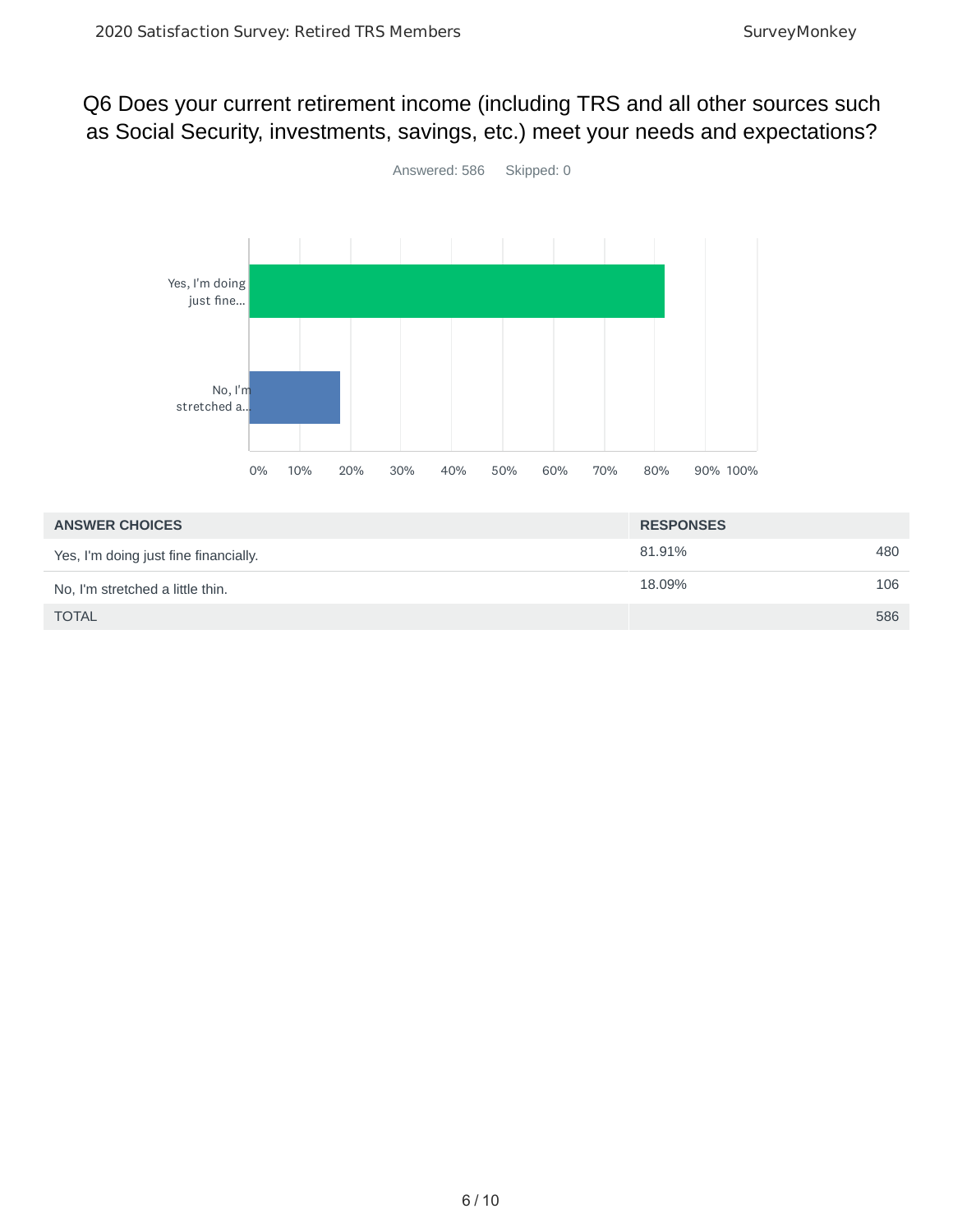## Q7 In retrospect, how do you feel about the timing of your decision to retire?



| <b>ANSWER CHOICES</b>                                                  | <b>RESPONSES</b> |                |
|------------------------------------------------------------------------|------------------|----------------|
| I retired at the right time for me. No regrets!                        | 84.98%           | 498            |
| I wish I had decided to work longer to increase my retirement benefit. | 14.33%           | 84             |
| I wish I had decided to retire sooner.                                 | 0.68%            | $\overline{4}$ |
| <b>TOTAL</b>                                                           |                  | 586            |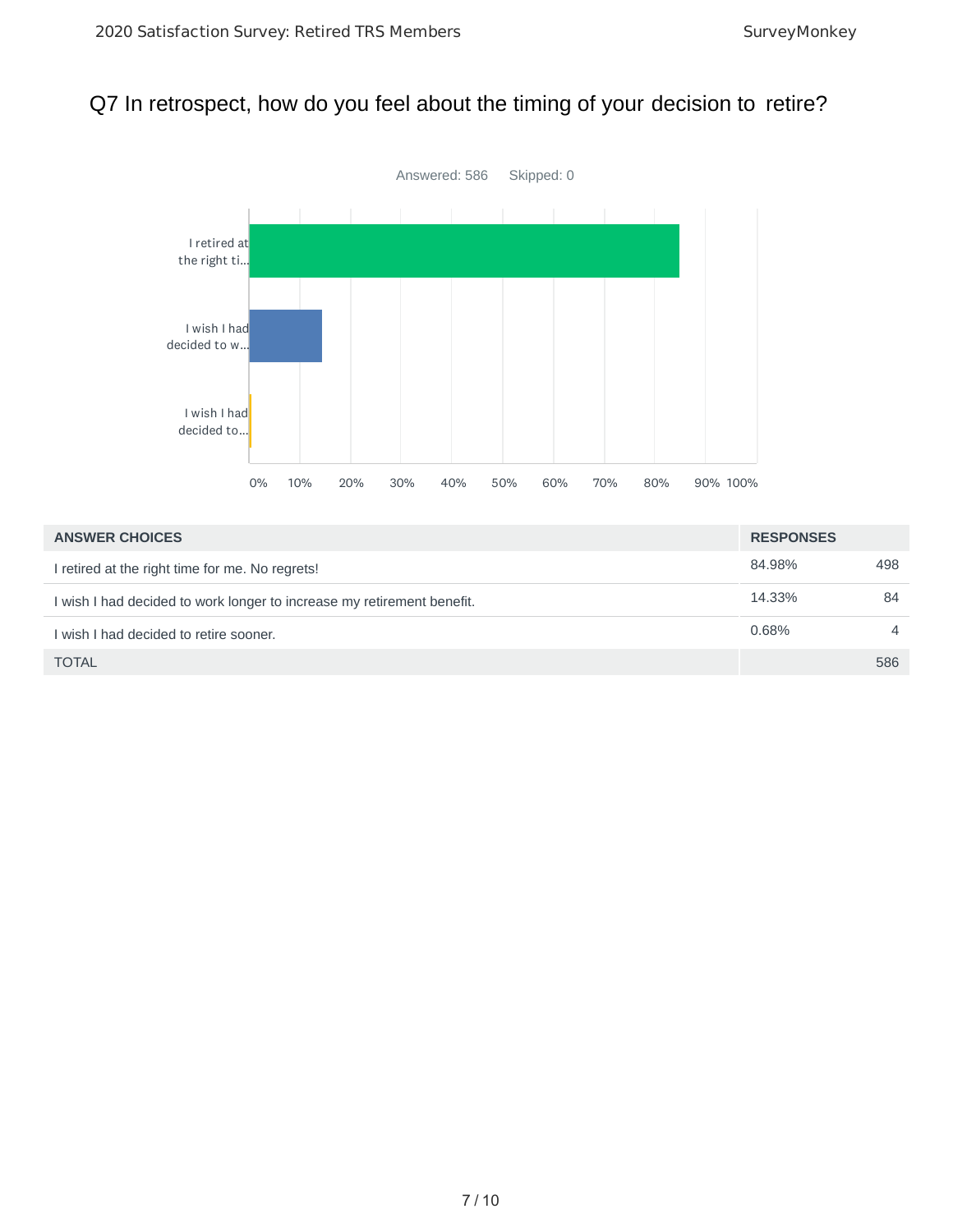## Q8 Are you concerned that the Montana Legislature might someday change or eliminate TRS pension benefits for future retirees?



| <b>ANSWER CHOICES</b>                   | <b>RESPONSES</b> |     |
|-----------------------------------------|------------------|-----|
| No, I am not concerned                  | 5.29%            | 31  |
| Yes, I am concerned                     | 82.08%           | 481 |
| I don't know / had not thought about it | 12.63%           | 74  |
| <b>TOTAL</b>                            |                  | 586 |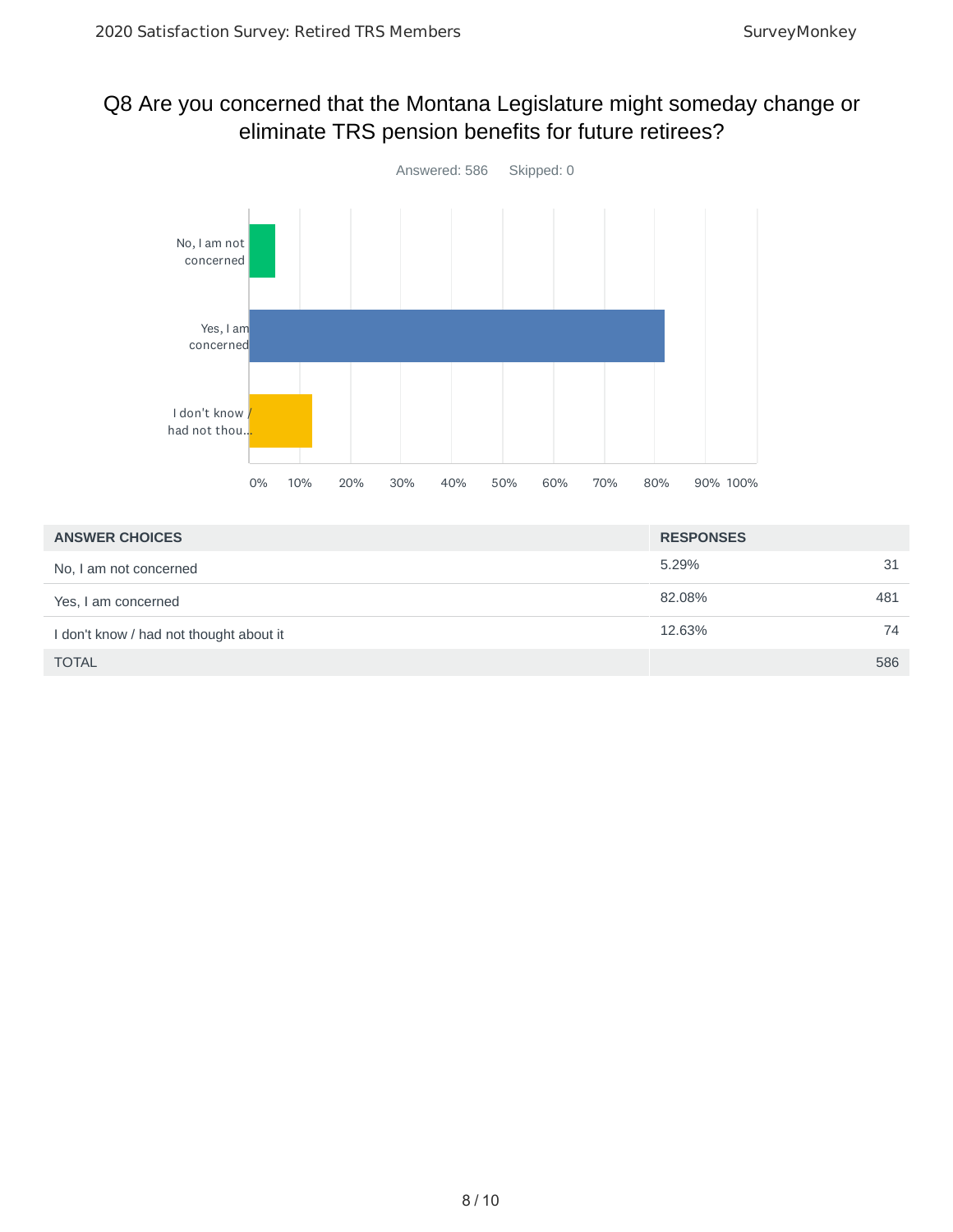#### Q9 (Optional) Given your own experience as a TRS retiree, what general advice would you share with current educators?

Answered: 400 Skipped: 186

#### **SUMMARY OF RESPONSES**

The importance of saving and investing was mentioned by retirees 163 times. They also advised current teachers to learn about the retirement system early in their careers and to be advocates for TRS and public education.

Below is a representative sampling of the 400 comments they offered.

- $\checkmark$  Put money in a 403(b) every paycheck! Anything helps, but shoot for 5% to 10% of your gross pay. The amount you put in reduces your taxable income. Example: if you make \$5,000 a month and put 10% in a 403(b) then you are only taxed on \$4500. So instead of reducing your take home pay by \$500, it will only be reduced by \$300 to \$400 a month, depending upon your tax rates. Talk with a tax professional to get the exact details for your specific circumstances.
- $\checkmark$  Vote for public education advocates in all elections.
- $\checkmark$  Go to workshops that are provided my TRS and understand the retirement process. Don't wait because the more you know, the more you can plan for your future.
- $\checkmark$  Protect your earned right to a pension! You deserve a decent standard of living for the essential work you do.
- $\checkmark$  Buy years [i.e., purchase service] if you can, and do it when you're young!
- $\checkmark$  Be more aware and prepare better for your retirement. It comes faster than you think!
- $\checkmark$  I went to an informational class put on by TRS. It was the best thing I ever did. I encourage TRS to continue this and I suggest every new teacher attend!
- $\checkmark$  I am so grateful I was REQUIRED to contribute to TRS from my very first day in the classroom. After 31 years, I can fully appreciate how much that small monthly contribution has added up. I will also say that as pension plans have become so rare these days, I really worry about my adult children who do NOT have careers that offer retirement benefits. I talk often with my peers who did not have this benefit and now (30 years later) find themselves unable to retire.
- $\checkmark$  Support your union and keep involved in its activities.
- $\checkmark$  Plan ahead and anticipate needing more than you think you will need to be able to weather future inflation and changes in needs due to health or interests.
- $\checkmark$  Retirement is good & do it when you are ready. Wait until 65 if possible as it reduces one's insurance costs!
- $\checkmark$  You definitely need other savings to enjoy retirement. You will know when it's time to retire. Don't stay in education if you're not fully invested just for the sake of adding a few more years to your retirement. You'll be cheating the students, staff, and yourself.
- $\checkmark$  Make sure you have some goals to pursue after you retire. Time can become a burden if you feel without purpose.

Continued...